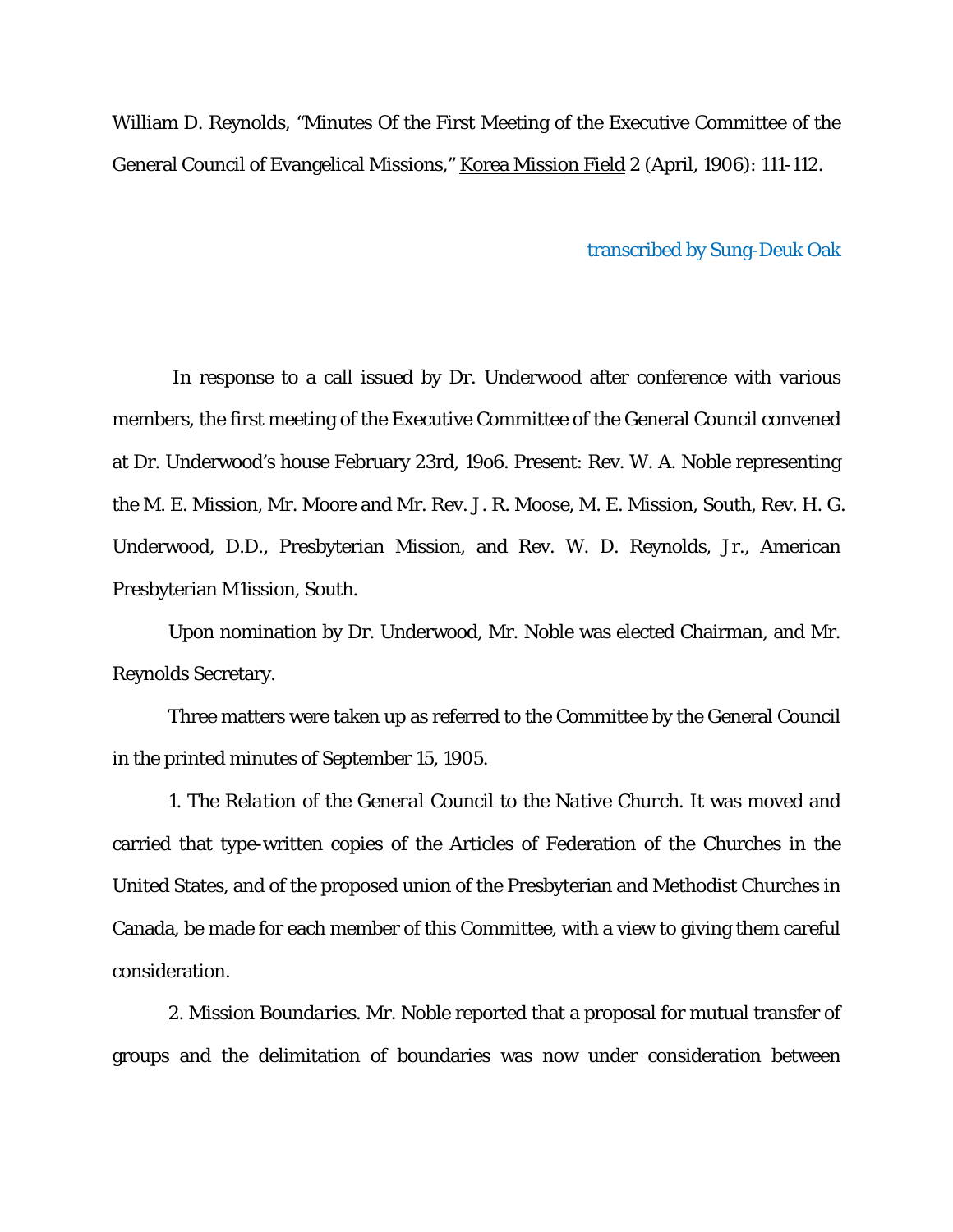Messrs. Moore of the M. E. Mission and Swallen of American Presbyterian Mission, where their work overlapped in Pyeng-An Province.

 Mr. Reynolds read a letter from Kun-San *re*. division of territory in S. W. Choong Chung Province, and mentioned the receipt of a letter from Chongju *re* boundary line between Kongju (M. E.) and Chunju (Presbyterian) spheres of itinerating work. Dr. Underwood reported an unsuccessful conference between Kongju and Chongju missionaries on the same general subject. The Secretary was instructed to write these four stations, asking them to prepare definite maps and furnish information about overlapping lines.

Mr. Moose stated that he hoped to raise funds while at home to open a new station in Kang Won Province, and would like a clear field. It was moved and carried to request Mr. Moose and Mr. Welbon to draw maps of their respective territories in that Province, and see what mutually satisfactory arrangement can be made.

3. *Preparation of Programme for next Annual Meeting of the General Council*. Dr. Underwood moved that the Secretary of this Committee be asked to prepare a paper for the Annual Meeting on Overlapping of Work and Delimitation of Boundaries. Carried.

Mr. Noble moved that Dr. Underwood be asked to prepare a paper on the question of the advisability of the speedy ordination of a native ministry. Carried. Dr. Underwood moved that Mr. Engel be asked to prepare a paper bringing out points of resemblance and difference in the Polity of the various Churches represented in the General Council and suggesting a plan by which they may be harmonized. Carried. The Secretary was directed to ask the Joint Hymn Book Committee and the joint Periodicals Committee to be ready with full reports for the Annual Meeting.